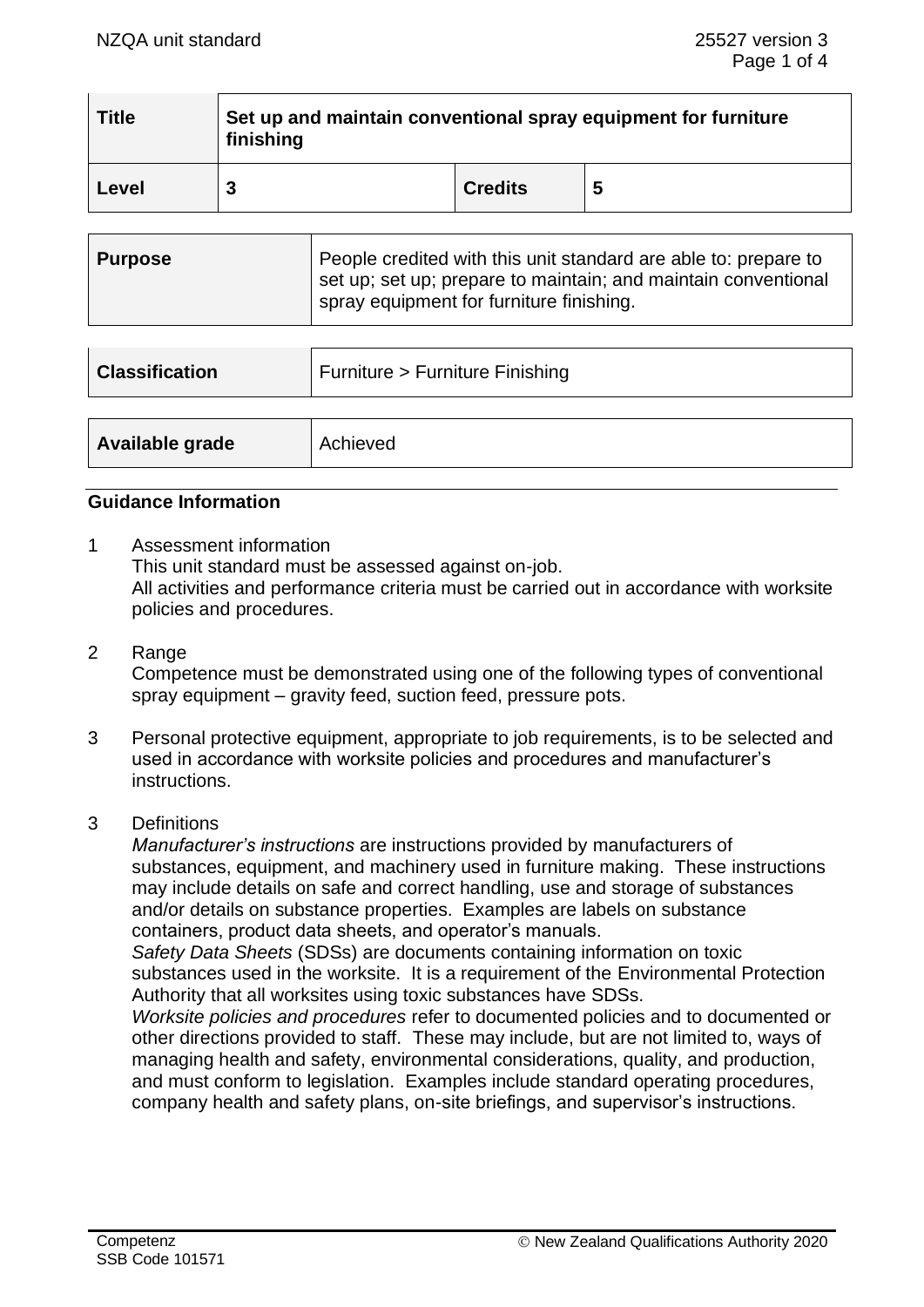# **Outcomes and performance criteria**

## **Outcome 1**

Prepare to set up conventional spray equipment for furniture finishing.

## **Performance criteria**

| 1.1 |       | Job specifications are obtained and interpreted.                                                                                         |  |  |  |
|-----|-------|------------------------------------------------------------------------------------------------------------------------------------------|--|--|--|
|     | Range | substance and surfaces to be sprayed, spray equipment to be<br>used.                                                                     |  |  |  |
| 1.2 |       | Tools and equipment for maintaining and setting up spray equipment are<br>identified and selected in accordance with job specifications. |  |  |  |
|     | Range | socket sets, screwdrivers, needle assembly, rip storage, specialist<br>spray equipment tools, wrenches.                                  |  |  |  |

# **Outcome 2**

Set up conventional spray equipment for furniture finishing.

## **Performance criteria**

| 2.1 | Spray equipment is set up in accordance with manufacturer's instructions. |                                                                                                                        |  |  |
|-----|---------------------------------------------------------------------------|------------------------------------------------------------------------------------------------------------------------|--|--|
|     | Range                                                                     | gauge, tip, agitator, hose, fan and volume adjustment, pressures,<br>safety valve, location.                           |  |  |
| 2.2 | Filter is set up in accordance with manufacturer's instructions.          |                                                                                                                        |  |  |
| 2.3 | Compressor is set up in accordance with manufacturer's instructions.      |                                                                                                                        |  |  |
|     | Range                                                                     | pressure levels, oil levels, gauges, pressure relief valve, pressure<br>switches, filters, belt tension and condition. |  |  |
| 2.4 |                                                                           | Equipment is tested in accordance with worksite policies and procedures.                                               |  |  |
|     | Range                                                                     | pressure levels, spray pattern, leaks holes, seals.                                                                    |  |  |

## **Outcome 3**

Prepare to maintain conventional spray equipment for furniture finishing.

# **Performance criteria**

3.1 Solvent is selected for cleaning and flushing.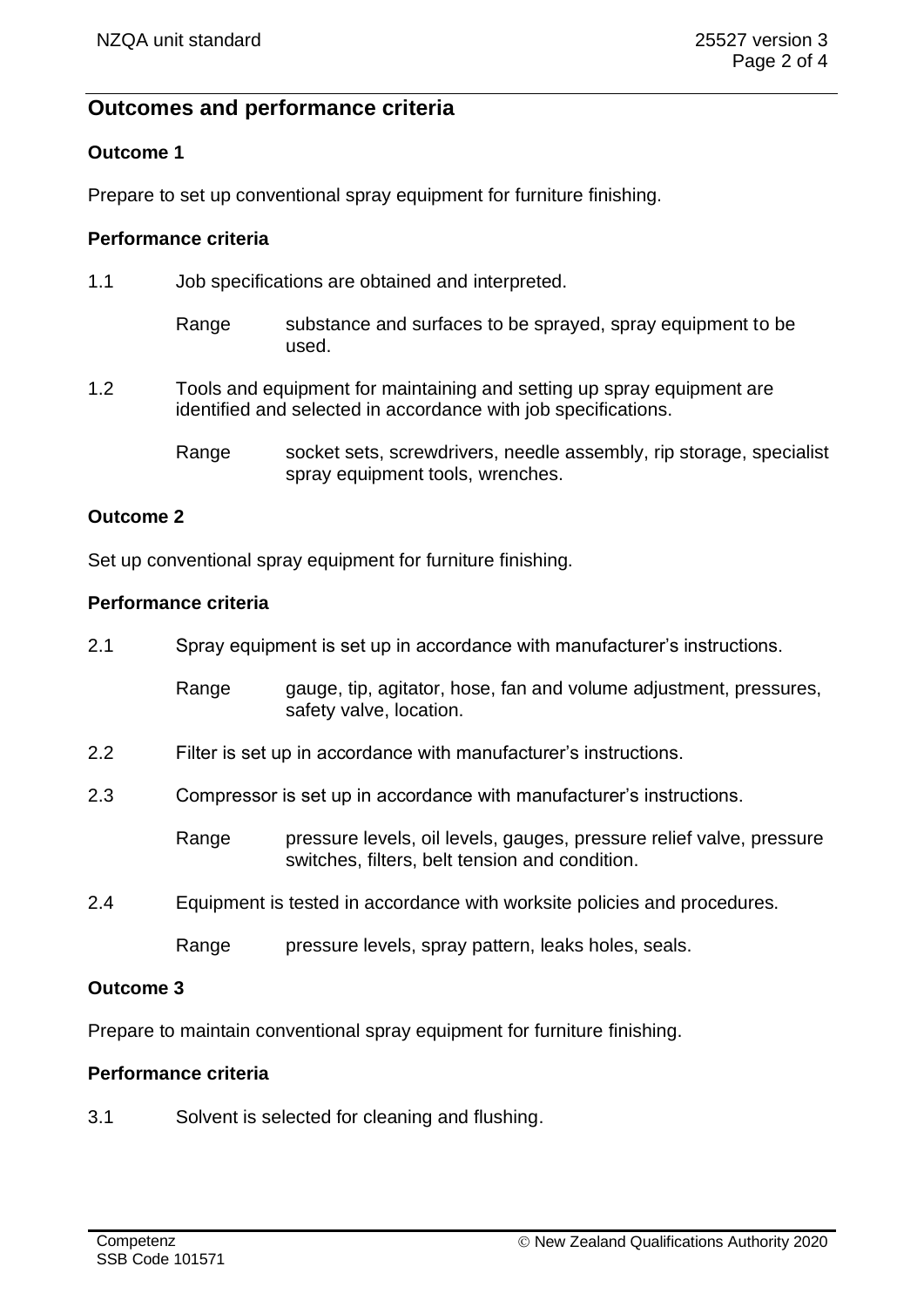3.2 Tools and materials are selected to enable the gun to be cleaned and maintained in accordance with manufacturer's instructions.

Range solvents, cloths, brushes, spanners, lubricants.

- 3.3 Safety considerations for the selected solvents are interpreted in accordance with the SDSs.
- 3.4 An area for maintenance is selected.

Range clean, clear.

#### **Outcome 4**

Maintain conventional spray equipment for furniture finishing.

#### **Performance criteria**

- 4.1 Spray gun is dismantled, and parts laid out in order of removal in accordance with manufacturer's instructions.
- 4.2 Selected solvent is used to clean parts and flush lines.
- 4.3 Parts are checked for wear and any worn or damaged parts are replaced in accordance with manufacturer's instructions.
	- Range water traps, air filters, hose attachment filters, pressure switches.
- 4.4 Spray gun is reassembled and greased, where necessary, in accordance with manufacturer's instructions.
- 4.5 Spray gun is tested with a solvent wash.

| <b>Replacement information</b> | This unit standard and unit standard 25528 replaced unit<br>standard 3159. |
|--------------------------------|----------------------------------------------------------------------------|
|                                |                                                                            |

| Planned review date<br>31 December 2024 |  |
|-----------------------------------------|--|
|-----------------------------------------|--|

#### **Status information and last date for assessment for superseded versions**

| <b>Process</b> | <b>Version</b> | <b>Date</b>      | <b>Last Date for Assessment</b> |
|----------------|----------------|------------------|---------------------------------|
| Registration   |                | 19 June 2009     | 31 December 2018                |
| Review         |                | 19 March 2015    | N/A                             |
| Review         | ີ<br>w         | 26 November 2020 | N/A                             |